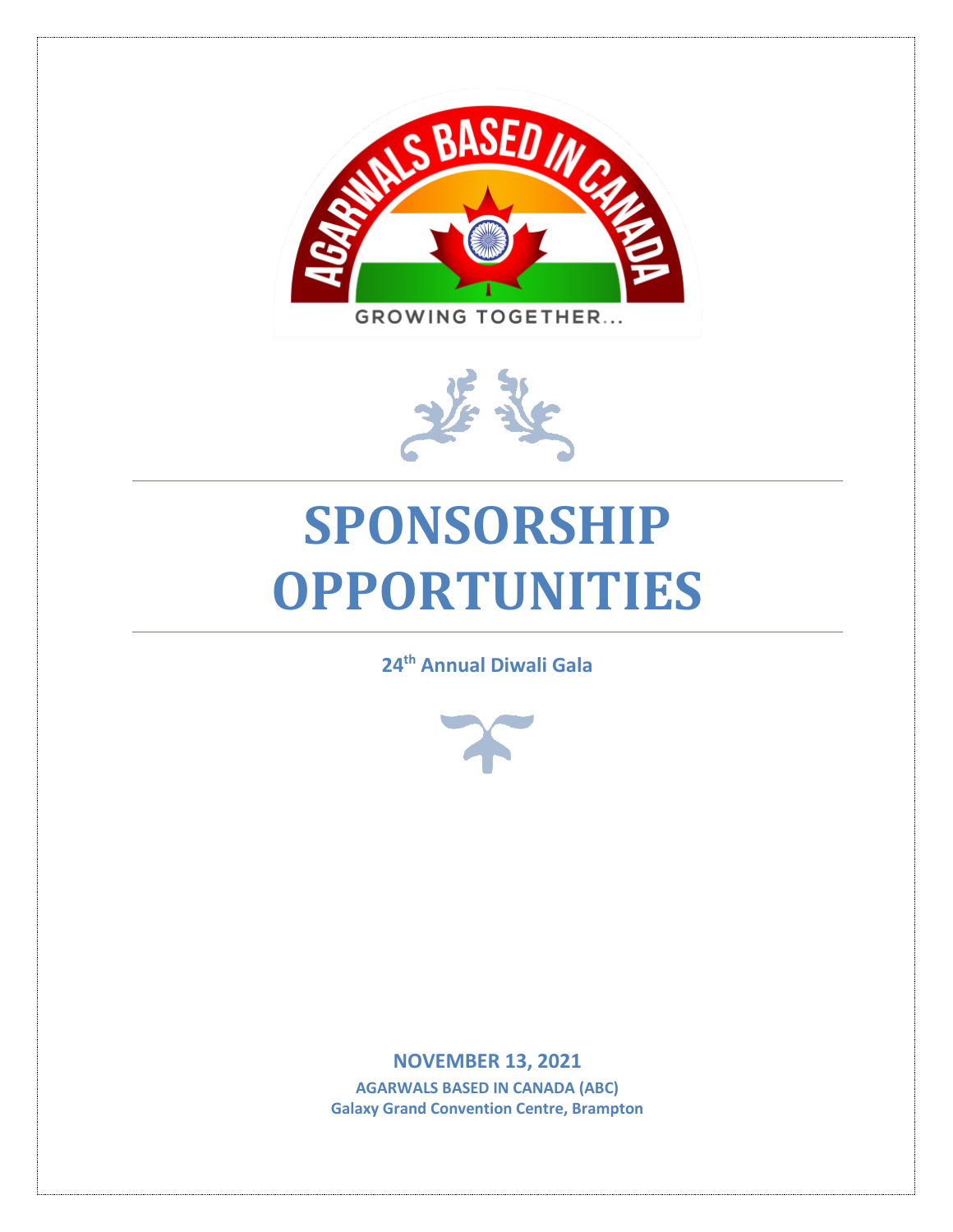## **Agarwals Based in Canada (ABC) Overview**

*Agarwals Based in Canada* (ABC) is a registered *Not-For-Profit* entity founded in 1997 with the goals of promoting social, cultural, spiritual and economic growth of Agarwals in Canada, so as to build a prosperous and successful community. Members of the organization are known for reaching high levels of achievement in academic, artistic, business and government enterprises.

ABC continues to extend its values in Canada by:

- Giving back to community: Heart and Stroke foundation, Terry Fox Run and Food Bank
- Promoting Art and cultural heritage by organizing social events
- Providing networking and relationship building opportunities to newcomers to Canada
- Growing culturally and economically
- Organizing community events for youth and seniors

ABC has a strong base of more than 500 members across Canada and continues to grow every year. There are over 1200 Agarwal families living in and around Greater Toronto Area that attend various events organized by ABC during the year. Our typical events are:

- Members' Appreciation Day
- Holi Celebrations
- Eco-Cleaning of Temple
- India day festival and grand parade
- Summer Picnic
- Youth and senior Activities
- Terry Fox Run
- Annual Gala

The enclosed document offers description of various sponsorship packages and the benefits your organization can draw by becoming an Annual Gala sponsor. Please contact any one of the undersigned if you have any questions or require additional details about ABC or the event.

Thanking you in advance.

Sincerely,





Sanjay Agarwal Nidhi & Amba Singhal Amit Goyal President, ABC Chair, Annual Diwali Gala Chair, Sponsorships 416-564-6043 (C) 647-835-7661 (C) 647-267-5179 (C) [sanjayincanada@gmail.com](mailto:rajagarwala9@gmail.com) [ambasinghal@gmail.com](mailto:ambasinghal@gmail.com) [amitbgoyal@gmail.com](mailto:amitbgoyal@gmail.com)



*\*\*\*Please note that ABC will require all attendees to be fully vaccinated and will be following Peel Health Covid-19 guidelines throughout the Annual Diwali Gala event on November 13, 2021\*\*\**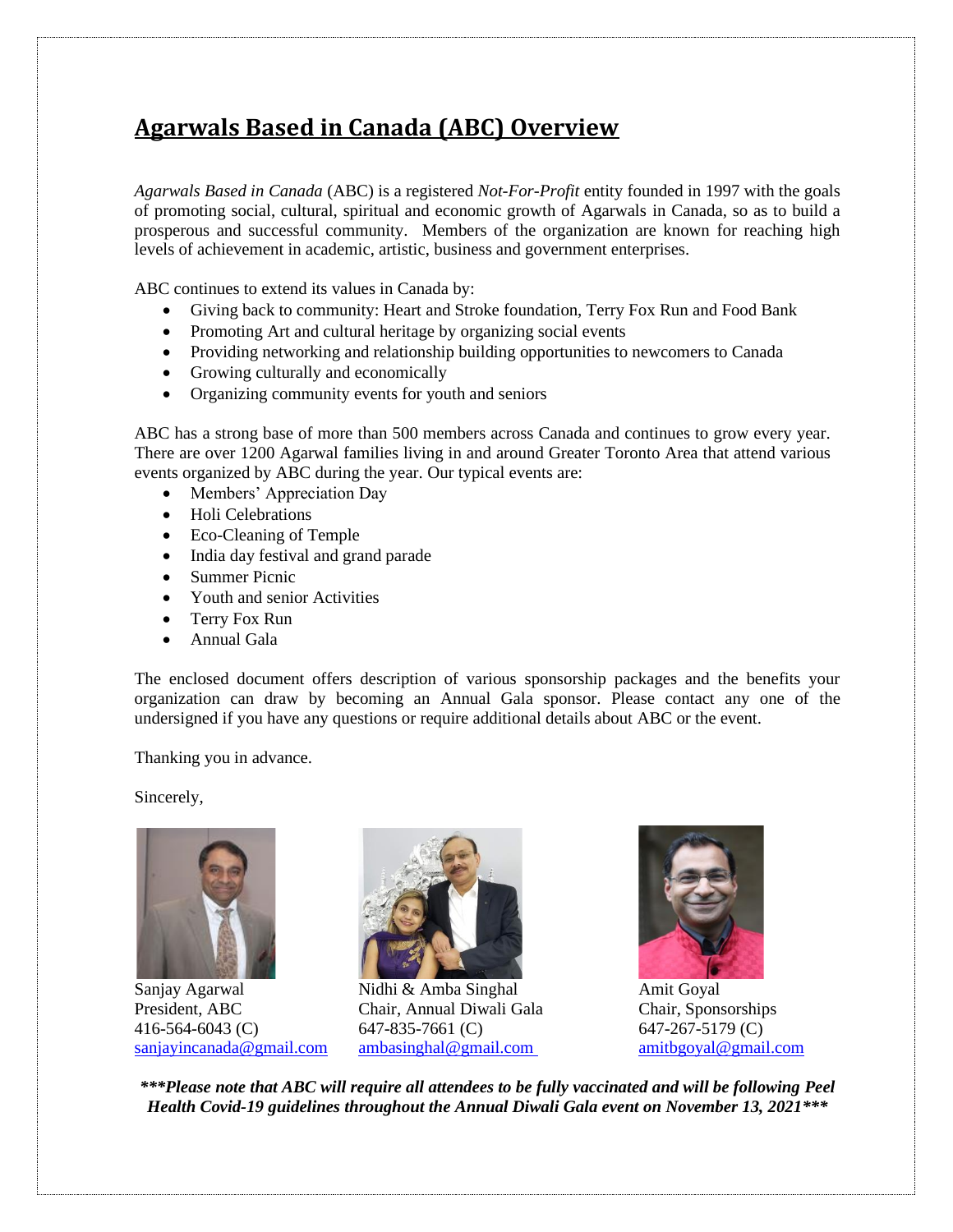#### **About the ABC Annual Diwali Gala**

ABC's Gala traditionally takes place shortly after Diwali every year. Diwali is one of the most significant Indian festivals and is widely celebrated all over the world. The Annual Gala is organized at a grand scale that gets wide participation from various members of the community, drawing people from various cross sections of the society. The gala enhances deep awareness of the social and diverse culture that India has to offer.

The objective of the event is to showcase the rich cultural tradition that India offers along with the harmonious blend of art, culture, literature and philosophy that are so beautifully interwoven in the Indian way of life. The gala is a well awaited annual event hosted by our organization with full involvement and participation from member families, friends, supporters and leaders from local, provincial and federal level. Normally 400 to 500 members of all ages participate in the celebration and the celebration generally includes:

- Professional entertainment programs
- Cultural and interactive programs by all age group
- Festive buffet dinner
- DJ and emcee
- Recognizing outstanding and community leader

This year, ABC will be celebrating 24 years of success and will be holding its Annual Gala:

#### **Event at a Glance**

| When:  | Saturday, November 13, 2021                                          |
|--------|----------------------------------------------------------------------|
| Time:  | 6:00 p.m. onwards                                                    |
| Where: | <b>Galaxy Grand Convention Centre 200 Advance Blvd. Brampton, ON</b> |

#### **Sponsorship Benefits**

By becoming a sponsor of this event your company will receive the following benefits:

- Extensive media coverage including
- Presence on the ABC web page
- On-site display of your company name or logo
- Excellent opportunity to interact with potential clients
- Promote your business through our widely distributed Annual E-Magazine
- Widespread publication throughout community media
- Display of your company logo at ABC events for one year
- Display of your company logo with ABC communication for lead sponsors
- All sponsor's logo will be printed on a banner and will be displayed for one year for ABC events

#### **Sponsorship Packages**

Sponsorship opportunities are available across a wide range of partnership possibilities. Please identify the package you are interested in and contact us to discuss how you can support ABC.